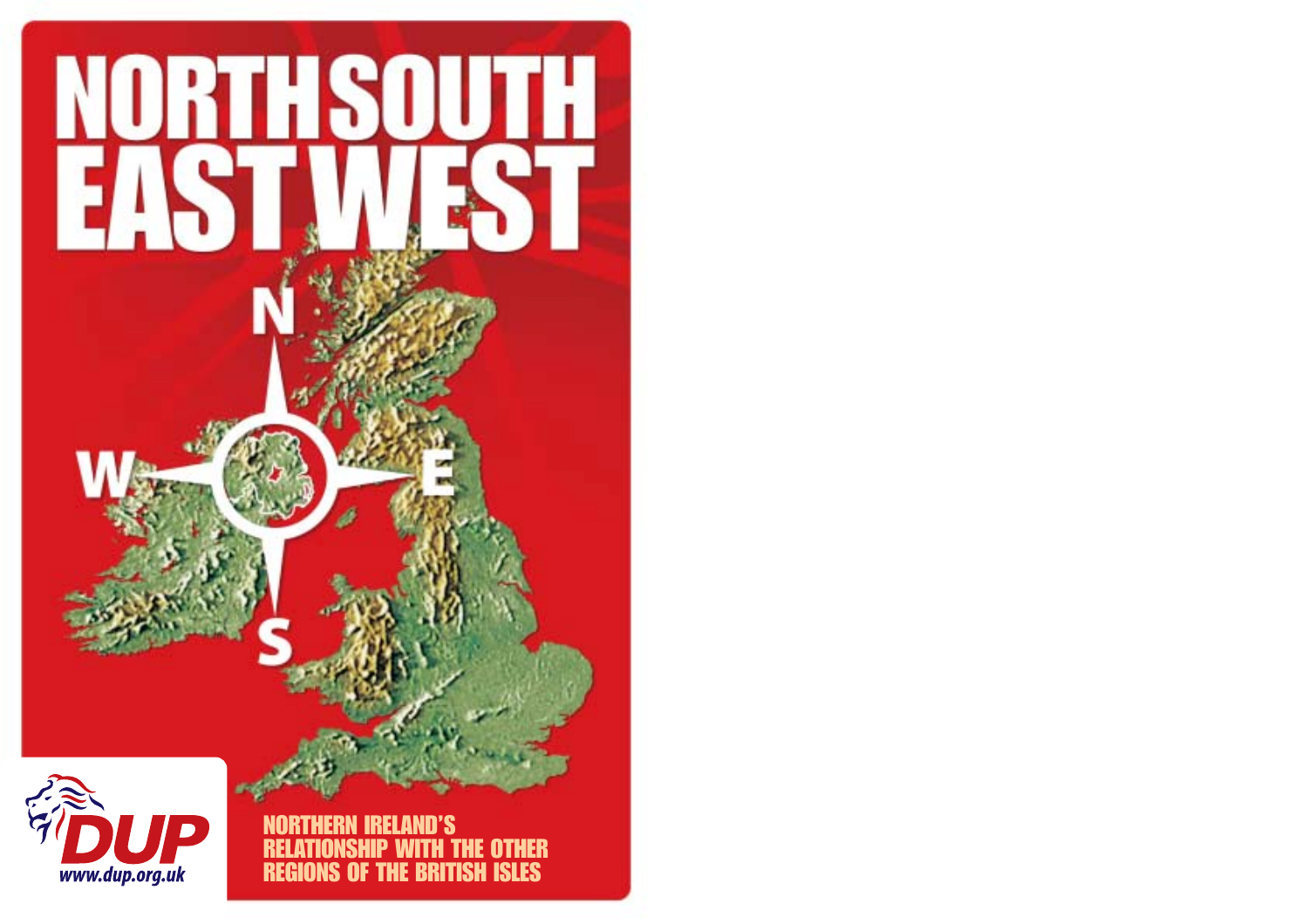ARTICLE 1 OF THE ANGLO-IRISH ACT OF UNION PROVIDES:

"... <sup>T</sup> he kingdoms of Great Britain and Ireland... shall... for ever after<br>be united in one kingdom, by the<br>name of the United Kingdom of<br>Great Britain and Ireland..."

Act of Union bet ween Great Britain and Ireland, 1800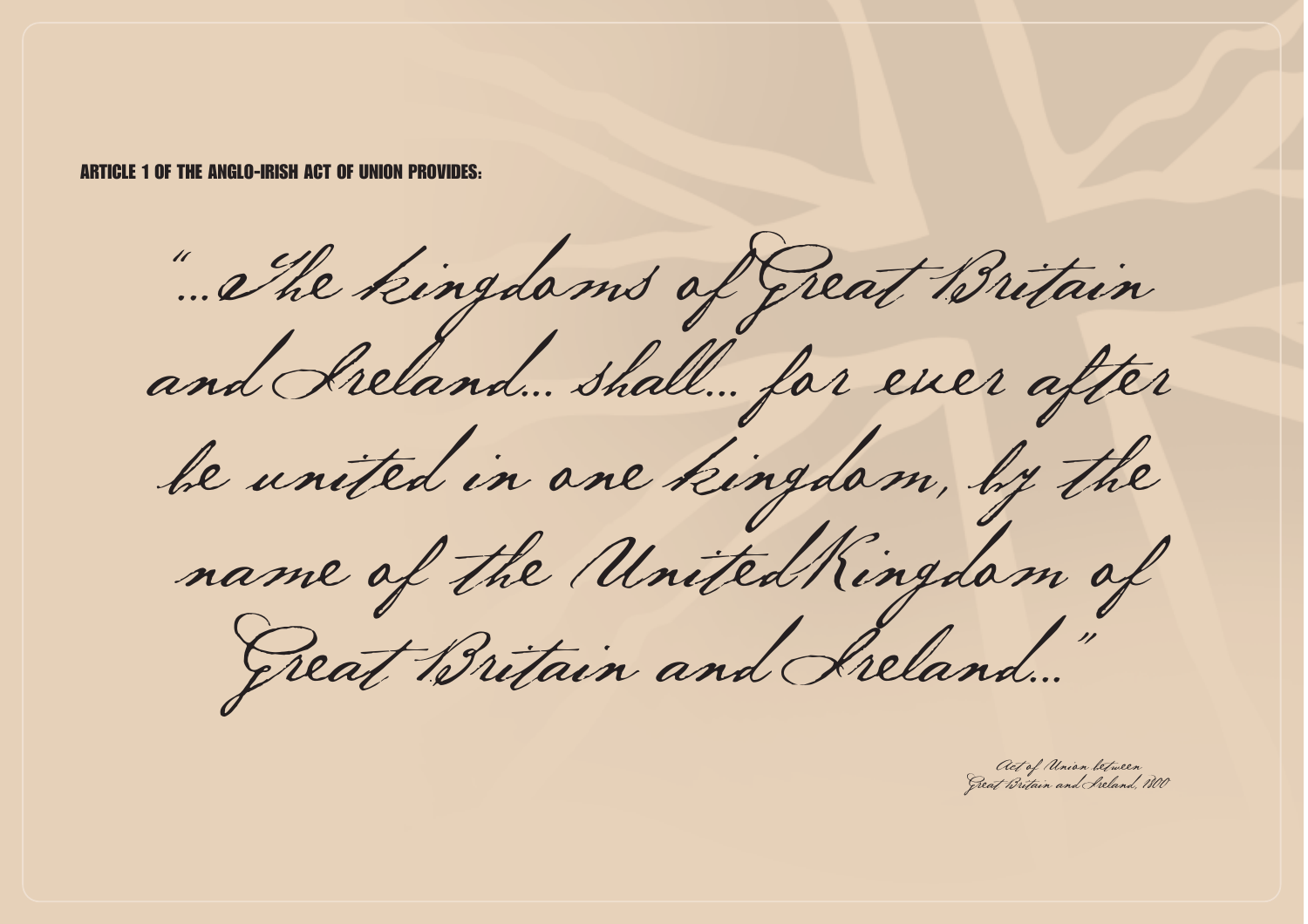

### $1800 - 1920 - 1949 - 1972$  1973 - 1998

This Act united Great Britain and Ireland in a political settlement under the crown and one Parliament.

It removed the corrupt Irish Parliament, known as Gratten's Parliament, and gave the Irish people a voice in the United Kingdom Parliament at Westminster.

The Government of Ireland Act, after violence from Irish republicans, partitioned Ireland establishing a devolved Parliament in Northern Ireland and a Dublin Parliament with 26 counties seceding from the Union but remaining

in the Commonwealth.

Northern Ireland's place in the union was guaranteed bythis Act. The 1998 Belfast Agreement repealed it tearing that guarantee asunder.

Following the Irish Free State becoming the Republic of Ireland and leaving the Commonwealth the Westminster Parliament passed the question of the status of Northern Ireland to the Northern Ireland Parliament.

The Ireland Act 1949 made it clear that Northern Ireland remains part of the United Kingdom and could not cease to be without the consent of the Parliament of Northern Ireland.

In practice this would have required a vote of both the House of Commons and Senate in Northern Ireland.

With the prorogation of the Northern Ireland Parliament in 1972 the role of the Parliament in determining the status of Northern Ireland also fell.

The Northern Ireland (Border Poll) Act 1972 provided for a referendum tobe held which resulted in an overwhelming majority in favour of the Union.

In the absence of devolution, The Northern Ireland Constitution Act 1973 repeated the status of Northern Ireland and passed the responsibility for any change to that status to the people of Northern Ireland in a Border Poll.

In the absence of devolution this is an important safeguard for the unionist community. Such a poll was to be called by the Secretary of State but was not to take place more often than every 10 years.

No poll ever took place under this provision and it was not specifically spelt out what would happen if there was a vote for change in a Border Poll.

Following the Belfast Agreement in 1998 the position was

A Border Poll would not be held to demonstrate the strength for the Union within the community but only where it was felt likely that a majority of people could vote to cease to be a part of the United Kingdom.

completely destabilised.

The gap between polls was also reduced to every seven years. Such a provision is a recipe for unnecessary instability and tension within the community.

As part of a durable settlement there must be constitutional certainty. Arrangements which will ensure that the community can have confidence for the future.

With no prospect of constitutional change stability should be maximised by accepting this reality for a generation and introducing a moratorium on Border Polls for 30 years.

In the event of functioning devolution, responsibility for the triggering of a border poll, after the thirty year period of stability should be passed to the Assembly.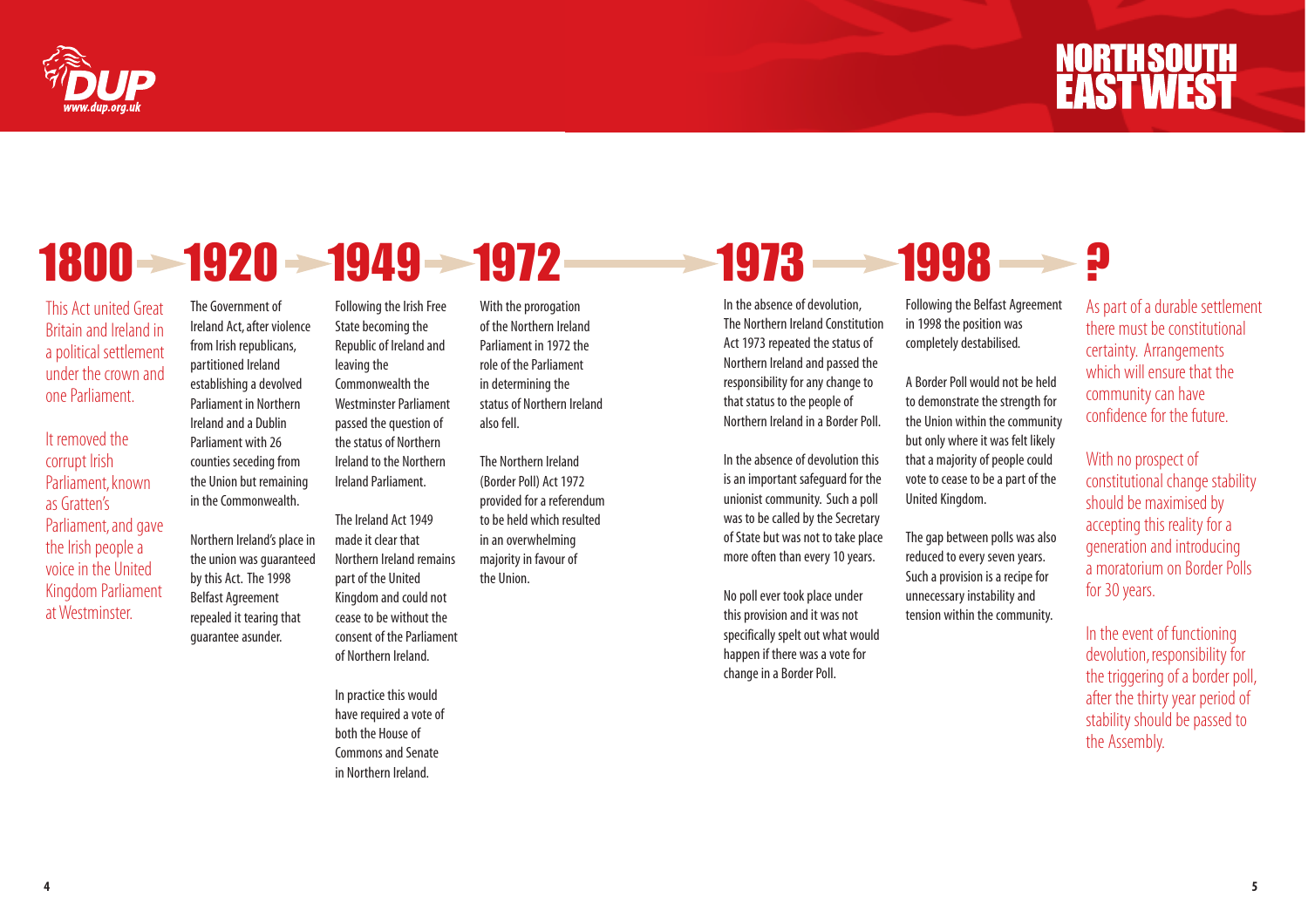



### INTRODUCTION: CONSTITUTIONAL CERTAINTY -THE KEY TO PROGRESS

The Belfast Agreement was not a settlement of the issues pertaining to Northern Ireland.

It was a process towards a united Ireland not a settlement within the United Kingdom. Moreover it was a charter for ongoing concessions to those associated with terrorism.

It remains the firmly held conviction of the DUP that the Union will continue to provide the firmest foundation for long-term stability in Northern Ireland. We contend that there can be no change in the status of Northern Ireland as an integral part of the UK without the consent of the people of Northern Ireland alone. It is vital that the people of Northern Ireland have confidence that the arrangements which are put in place amount to a settlement and cannot be altered without the agreement of the people of Northern Ireland.

The people of Northern Ireland will never be able to be at ease with one another until they are satisfied that their future is in their own hands. Unless there is a stable, legally enforceable framework under which all can be protected there will continue to be uncertainty.

**A cast iron guarantee:** *Constitutional certainty is the key to unlocking the relationships both within Northern Ireland and with the Republic of Ireland.*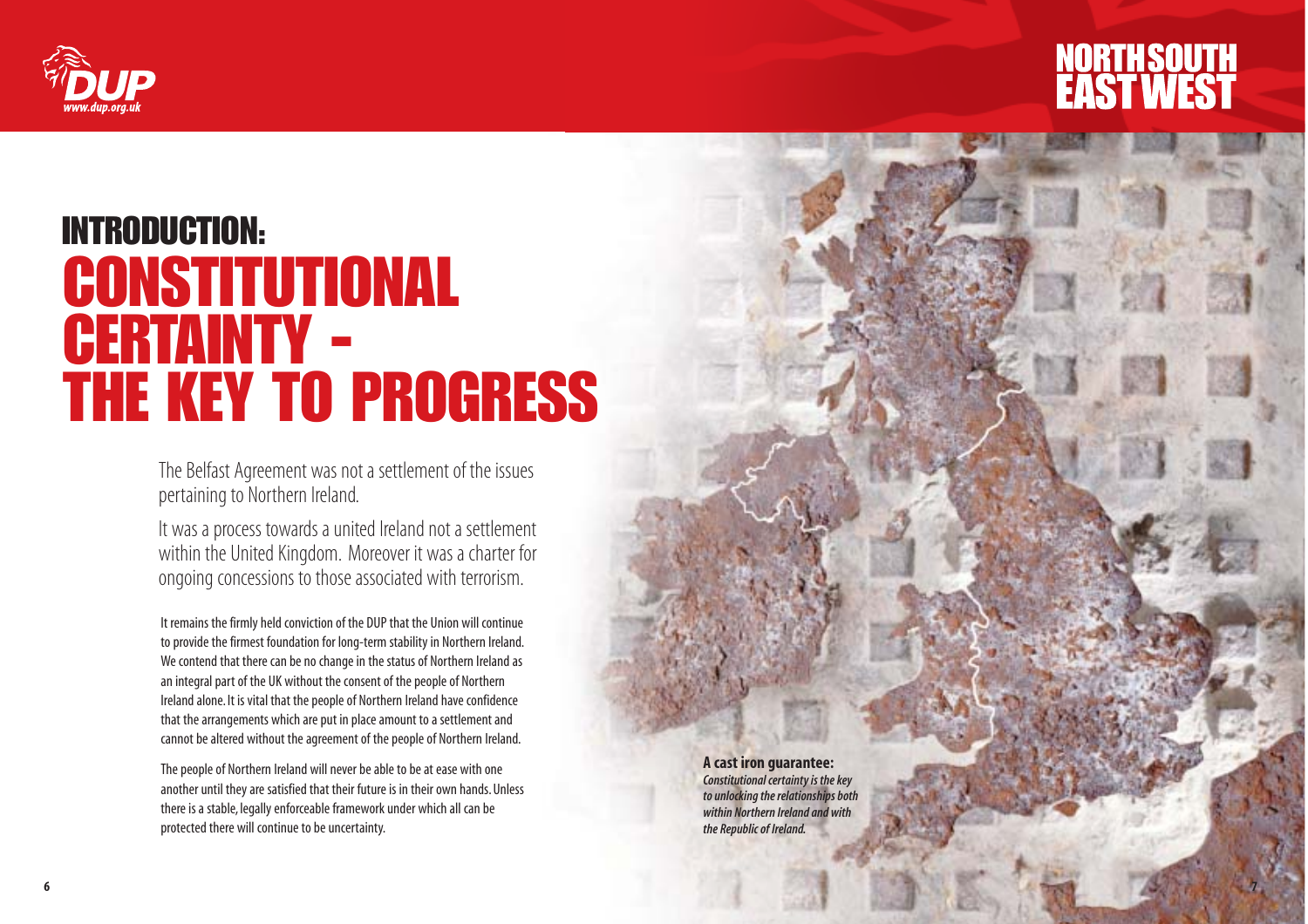

### SETTLEMENT NOT PROCESS

Under the arrangements endorsed by the Belfast Agreement the Secretary of State for Northern Ireland has the authority to cause a referendum to be held on Northern Ireland's place within the United Kingdom based on whether he alone thinks that there may be a wish to change that status.

This action commences a seven year cycle of plebiscites. We submit that this process will breed unnecessary uncertainty and instability and damage the environment within which people in Northern Ireland can work together.

**We believe that the best way in which a stable environment can be guaranteed for the people of Northern Ireland is for all the participants in the process to accept that there will be no change in the status of Northern Ireland and that the first opportunity for any referendum on the status of Northern Ireland will be in 30 years time.**



### SOLEMN CONSTITUTIONAL CONTRACT

**There should be a solemn constitutional contract entered into by the leaders of all parties who aspire to involvement in Government whereby, without prejudice to long-term aspirations, there would be an unequivocal acceptance that the constitutional status of Northern Ireland within the Union would be unalterable for a generation and any change then would be subject to the people of Northern Ireland alone determining that change.**

The reality is that there is no possibility of there being a majority of people in Northern Ireland voting in favour of a united Ireland in the foreseeable future. However, co-operation would be much more freely entered into in a context where this issue was put beyond any doubt for a given time period.

We believe that for a period of say thirty years there should be no Border Poll which could precipitate a change in the status of Northern Ireland nor any change in the agreed institutions and structures without a Key Vote in the Northern Ireland Assembly. In the event of functioning devolution responsibility for the triggering of a Border Poll after the thirty year period of stability should be passed to the Assembly

The solemn constitutional contract would create a context for stability and positive relations between Northern Ireland and the Republic of Ireland and could transform inter-party and community relationships in Northern Ireland.

**Constitutional certainty is the key to unlocking the relationships both within Northern Ireland and with the Republic of Ireland.**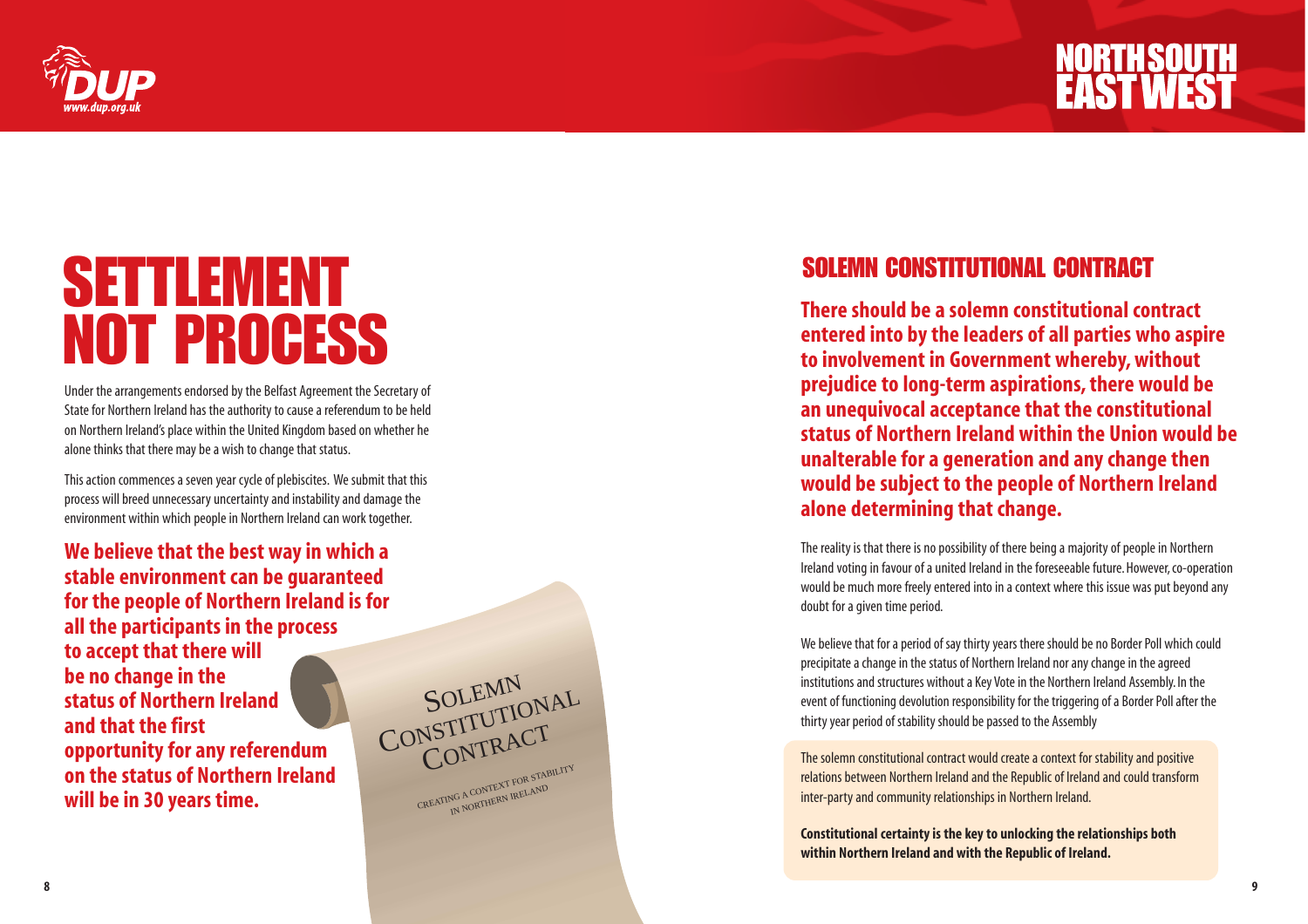



### SETTING THE SCENE

Under the Belfast Agreement the reality is that the East West relationship was secondary to the North South relationship.This proved to be the case in practice. We believe that it is in the interests of all of the peoples of the British Isles, having many common interests, to increase co-operation for the benefit of all.

There are presently two sets of Strand Three arrangements, the British Irish Council and the British Irish Intergovernmental Conference. The British Irish Council met infrequently and its role was substantially less than that of the North South Ministerial Council. Given Northern Ireland's position as part of the United Kingdom it is important that its relationships with other regions within the British Isles are properly recognised.

The British Irish Intergovernmental Conference is the successor to the Anglo Irish Intergovernmental Conference. Its failing is its isolated function involving the British Government and the Government of the Republic of Ireland alone outside the umbrella of the totality of the relationships. This has led to a lack of transparency, accountability and has at times created suspicion.

We believe that there should be a greater recognition of the importance of the British Isles context.

There has been a significant imbalance in the number of meetings on the North South axis and the East West axis. During devolution there were 65 meetings of the North South Ministerial Council and only 10 meetings of the British Irish Council.

Self-evidently to unionists Northern Ireland's relationship with the rest of the United Kingdom is significantly more important than the relationship with the Republic of Ireland. This is the case not only because of the natural links between unionists in Northern Ireland and people in Great Britain but also because it is in the economic interests of all the people of the Province.

There are many issues which affect all the people who live within the British Isles and it is in the interests of all to work together. Equally there are issues which will affect only some of the regions within the British Isles, but not others. It is important that there is a suitable forum for such issues to be addressed on a bilateral or multilateral basis.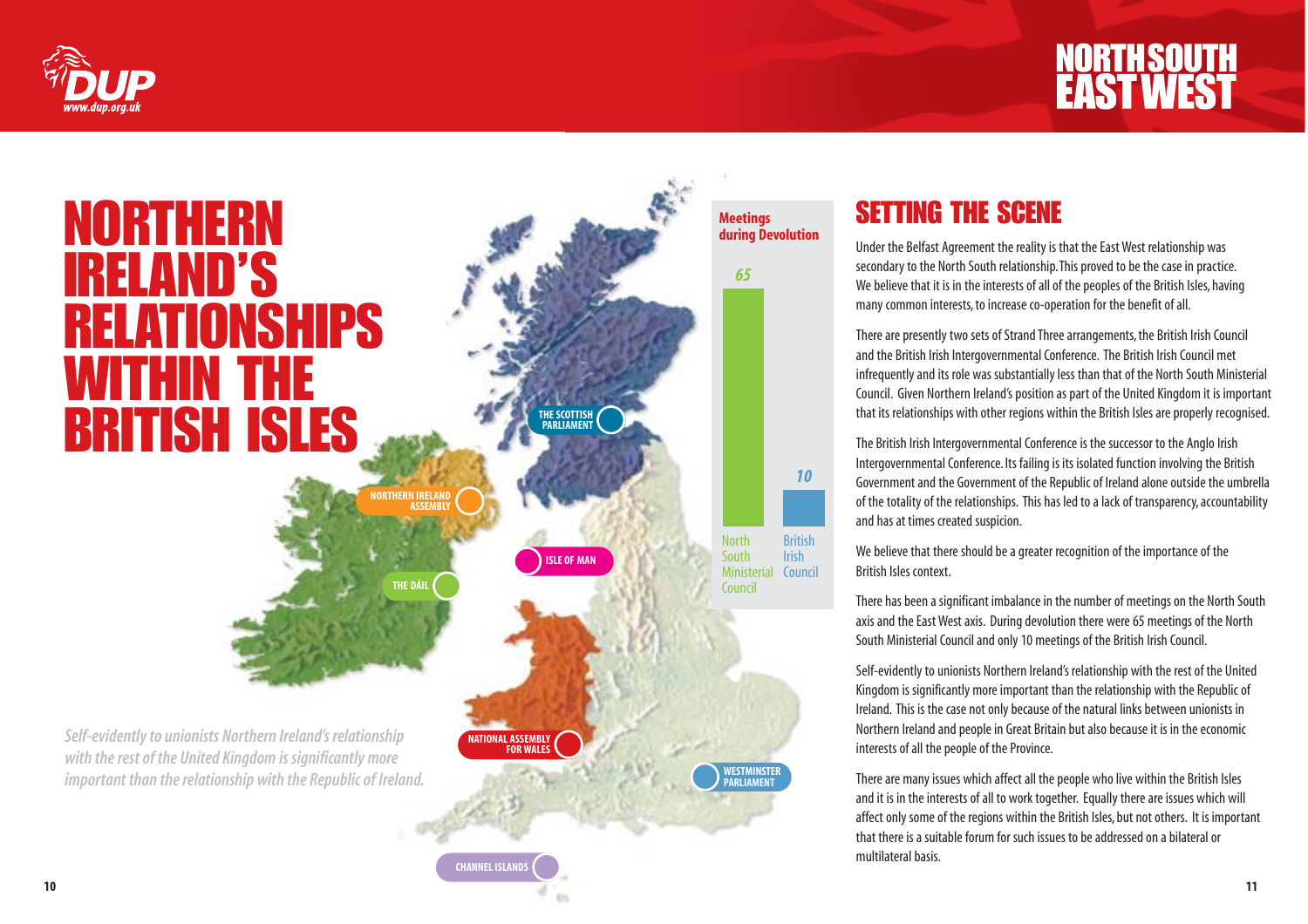



### REMEDYING THE PROBLEM

As the European Union becomes more diverse in its membership and interests it will inevitably be less focussed on the needs and concerns of the British Isles. There are clearly many issues which affect the British Isles much more particularly than other parts of Europe. It is important, respecting the constitutional position of all involved, that mechanisms for dealing with such issues are devised.

The arrangements created under the Belfast Agreement did not fully meet that requirement.The appropriate arrangements, based on practical need, can however be to the benefit of all people in the British Isles



- **We propose the formation of a council** encompassing the totality of relations within the British Isles.
- We believe that the relationship between the British Government and Government of the Republic of Ireland should be **addressed within the context of the council.**
- We believe that there should be a **Secretariat** created to look after the relationships between the various regions and Governments in the British Isles. This body would be fully resourced and could organise and staff not only council meetings but also bilateral or multilateral meetings.
- **Plenary meetings** for all participants could be arranged at regular intervals to deal with issues which affect all participants.
- **The majority of the work is more likely to concern issues which affect only two or more of the areas within the British Isles.** The Secretariat would co-ordinate such contacts.
- **• Given Northern Ireland's pivotal role in the British Isles this Secretariat should be based here.**
- **• In the context of these arrangements a British Isles Parliamentary body should be established.**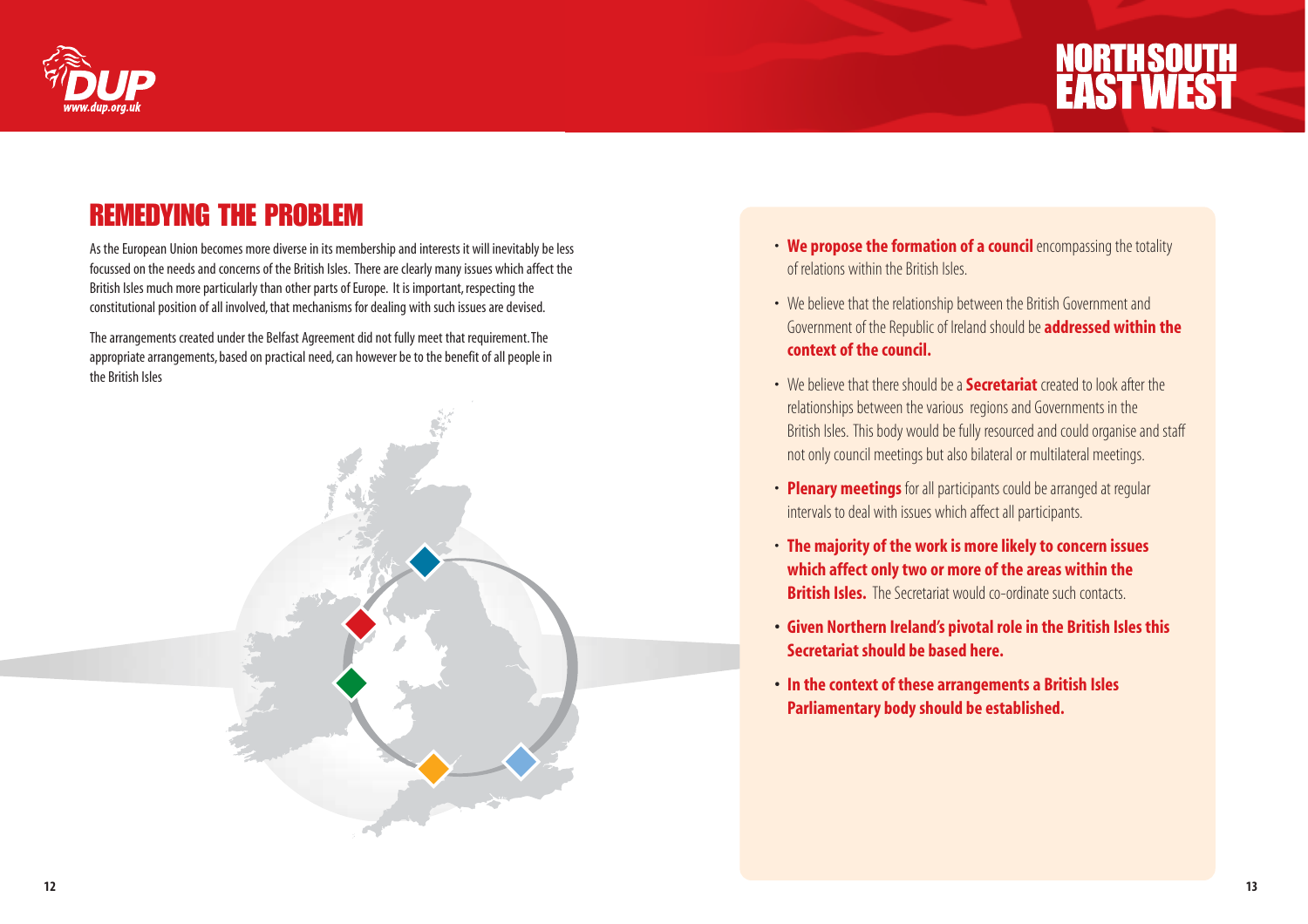

### THE RELATIONSHIP BETWEEN NORTHERN IRELAND AND THE REPUBLIC OF IRELAND

**Accountability:**

*We will not support any relationship with the Republic of Ireland which is not fully accountable tothe people of Northern Ireland through their elected representatives in the Assembly.*

THE KEY TO PROGRESS – ACCOUNTABILITY, ACCOUNTABILITY, ACCOUNTABILITY

Accountability of all arrangements to the Northern Ireland Assembly and accountability of all arrangements in the Assembly is a fundamental precondition to any relationship with the Republic of Ireland. We will not support any relationship with the Republic of Ireland which is not fully accountable to the people of Northern Ireland through their elected representatives in the Assembly

**A successful resolution of the arrangements concerning the internal governance of Northern Ireland (Strand One) is a critical prerequisite to final agreement on North**

**NORTHERN IRELAND ASSEMBLY**

**THE DÁIL**

**South issues.** Arrangements which are not accountable to the people of Northern Ireland will not be acceptable. However arrangements which render the relationship accountable to the people through their representatives in the Northern Ireland Assembly will create a solid basis for good interaction.

**A firm foundation of mutual respect, accountability and value for money for the people of Northern Ireland will provide an environment in which the DUP will engage positively and operate agreed arrangements to consult, co-operate and implement approved action on a North South axis.**

Unless there is a resolution of Strand One arrangements which ensures the primacy of the Northern Ireland Assembly in any decision making process a satisfactory resolution of Strand Two issues will be impossible.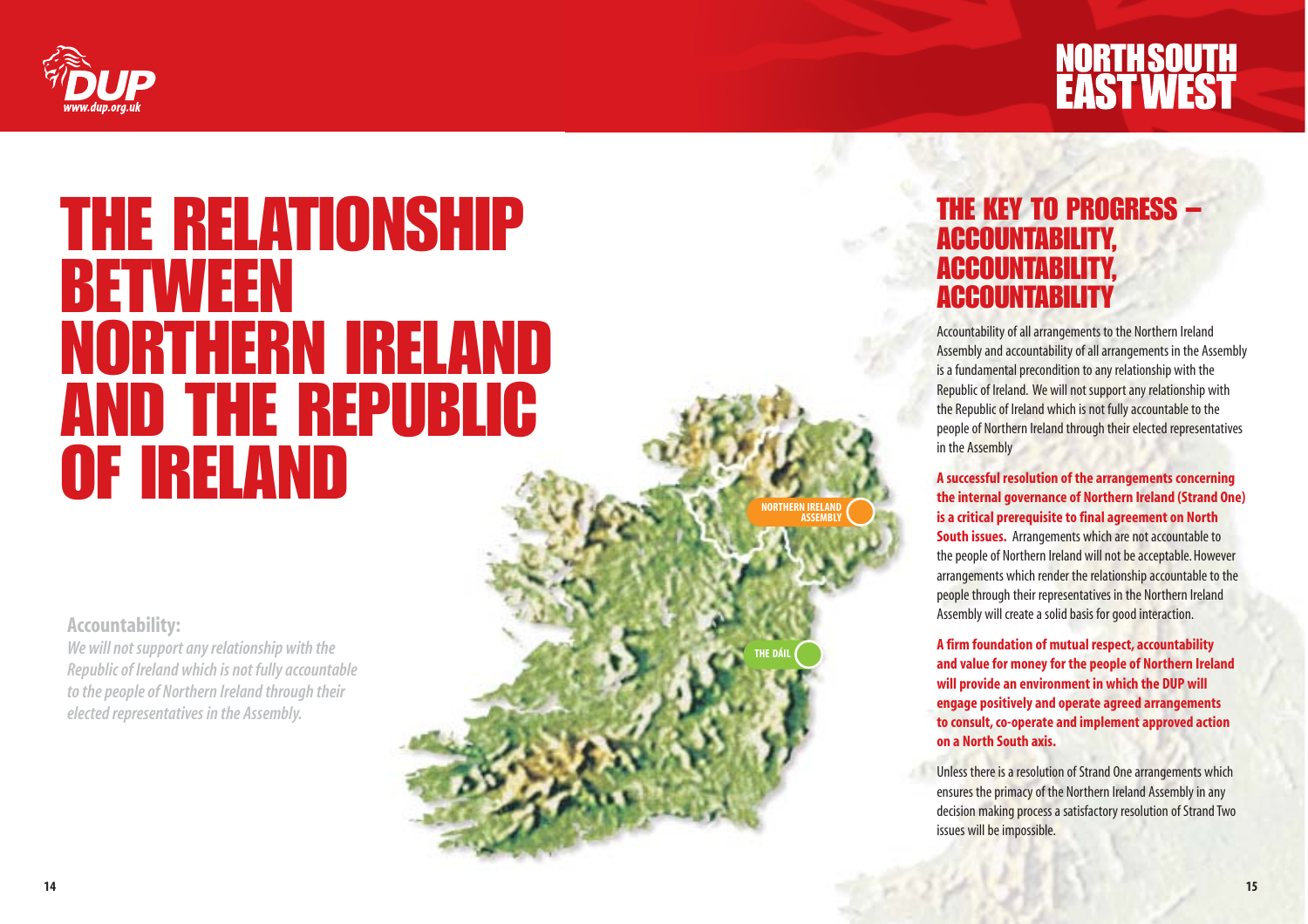

### RECOGNISING NORTHERN IRELAND'S CONSTITUTIONAL POSITION

A critical element in the relationship between Northern Ireland and the Republic of Ireland is the acceptance of Northern Ireland's constitutional position by the Republic of Ireland.

#### The Belfast Agreement provided that the participants to the Agreement:



*"recognise that it is for the people of the island of Ireland alone, by agreement between the two parts respectively and without external impediment, to exercise their right of self-determination on the basis of consent, freely and concurrently given, North and South, to bring about a united Ireland, if that is their wish, accepting that this right must be achieved and exercised with and subject to the agreement and consent of a majority of the people of Northern Ireland;" (Belfast Agreement Constitutional Issues paragraph 1(ii)*

The constitution of the Republic of Ireland should not claim the people of Northern Ireland any more than it should have claimed its territory.This complex and convoluted formula falls short of fully respecting the constitutional position of Northern Ireland.

**There must be a clear commitment to and acceptance of the constitutional position of Northern Ireland. This should be reflected not only in words but in deeds.**

The role of the Republic of Ireland in recent years has been to act within the axis of the Pan-Nationalist front. This cannot continue to be the case. **If the Republic of Ireland is to play a role in the process then there is a clear onus on it to accept that the future status of Northern Ireland is a matter for the people of Northern Ireland.**

The principle of consent should make this position clear beyond any doubt.

### OPPORTUNITIES FOR **PROGRESS**

It is important that any two neighbouring countries have a relationship which can be of benefit to both. Clearly in a situation where a substantial number of people in Northern Ireland feel a special tie to the Republic of Ireland this requirement will be particularly relevant. We believe that it is in the interest of people in Northern Ireland to co-operate with the Republic of Ireland on a range of issues.

Equally, of course, Northern Ireland will be in direct competition with the Republic of Ireland on other issues. We must also be conscious of the fact that whilst what happens to the south of Northern Ireland is important, what happens to the east is in most cases more important.

**We are committed to participating fully in any arrangements between Northern Ireland and the Republic of Ireland which we agree as a result of the talks process. We will seek a similar undertaking from other parties in relation to the East West relationship.**





#### **Co-operation and Competition:**

**16 17** *In some instances, co-operation with the Republic of Ireland will be to the benefit of the people of Northern Ireland. In other instances, competition will be in our best interest.*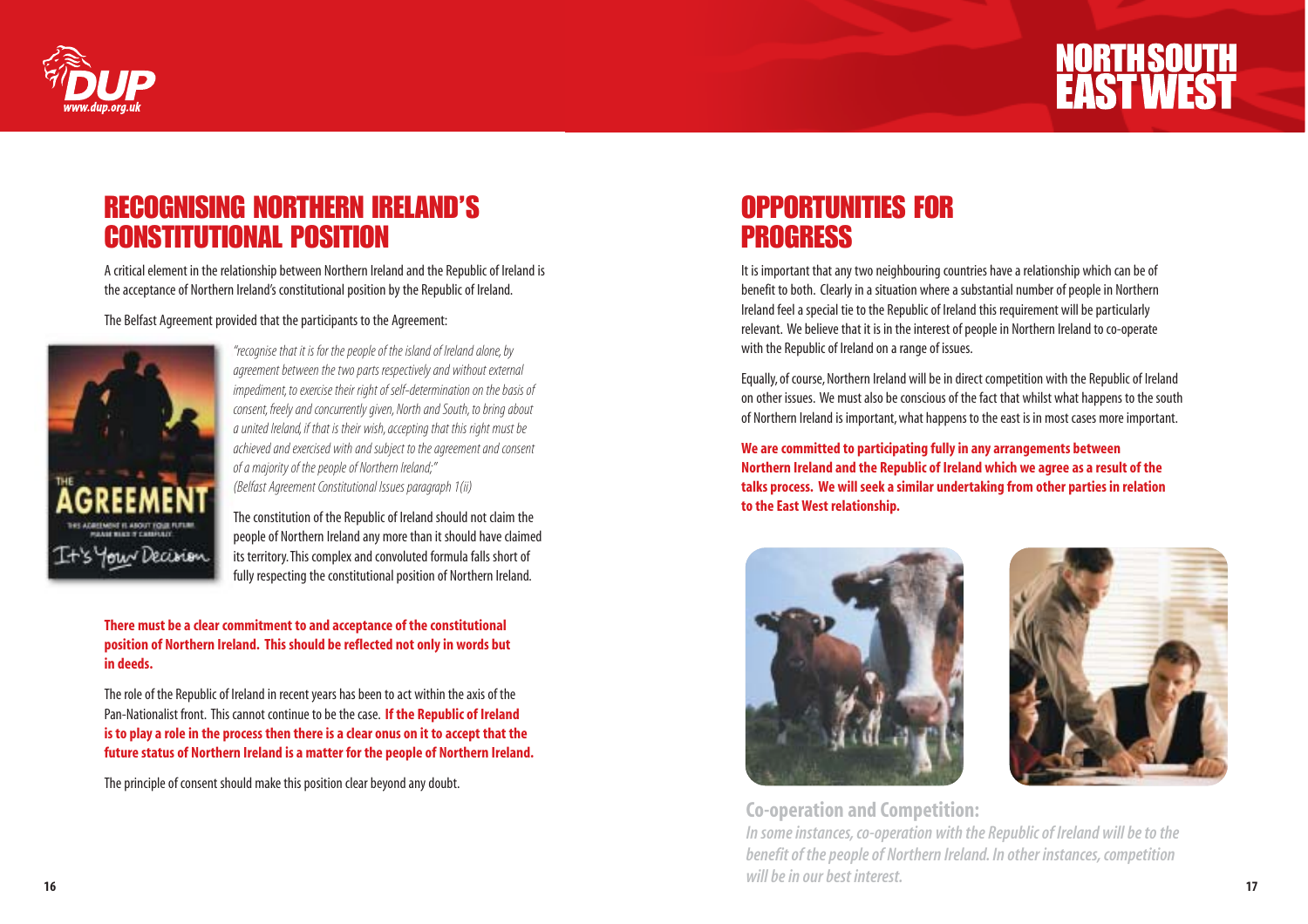

### IMPLEMENTING IR MANDATED POLICY



Over the past few years we have made a number of policy pronouncements about our relationship with the Republic of Ireland. The full details can be found in our policy documents but the key points include -

- $\bm{\cdot}$  any relationship with the Republic of Ireland should be fully accountable to the Assembly,
- agreed arrangements must be of practical benefit and be delivered in an effective and efficient way.



### FIVE TESTS FOR ARRANGEMENTS

In the talks process, in this area, we do not believe that it is beneficial to be overly prescriptive as to the arrangements which could be agreed. However, we believe that any arrangements should be judged against the following five tests -

1: Are they in the interests<br>1: of Northern Ireland?

2: Are they of practical benefit or<br>merely politically motivated?

3: Are they accountable to the<br>3: Northern Ireland Assembly?

**4** Do they respect Northern Ireland's constitutional position within the UK?

**5** Do they represent<br>value for money?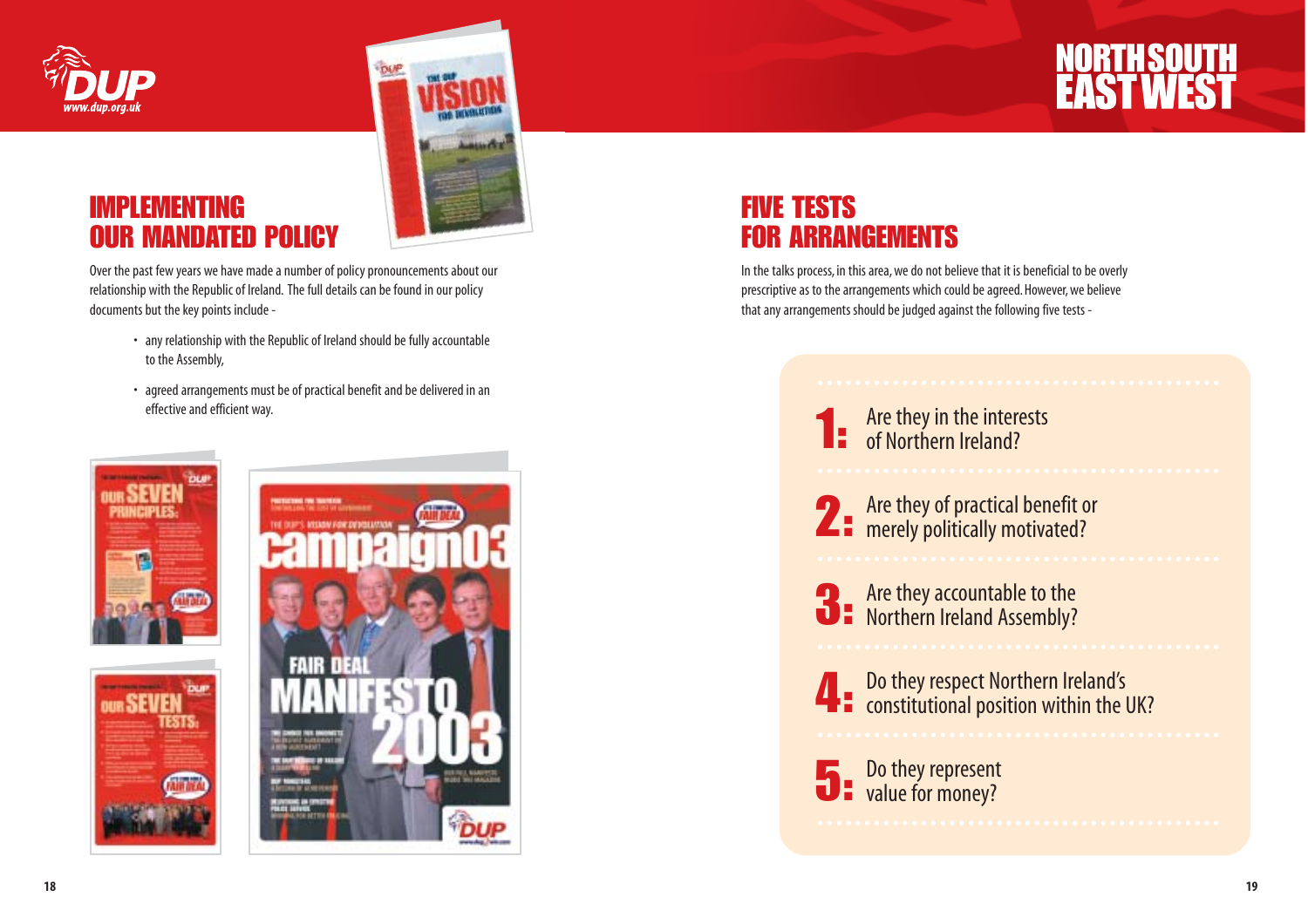



## A NEW DIRECTION - CHANGING THE STATUS QUO

The Belfast Agreement provided for two sets of institutions in this area the North South Ministerial Council and the all-Ireland Implementation Bodies.

Our opposition to the North South Ministerial Council was, amongst other things, based on the fact that it was not accountable to the Assembly.

**20 21** Ministers who attended the Council merely answered questions in the Assembly but the Assembly had no substantive role or decision-making capability.

We opposed the all-Ireland Implementation Bodies, amongst other things on the basis that they were not accountable to the Assembly and were not value for money for the taxpayer. We opposed the overall set of proposals because they were mainly driven by the desire to achieve Irish unity.

- In Strand One we proposed the creation of an Efficiency Commission. We believe a similar body should be created to consider arrangements in Strand Two and to examine the role, remit and value for money of the existing Implementation Bodies.This Commission should be time-limited to ensure that the issues are addressed expeditiously.
- The membership of any existing bodies should also be reviewed.
- Anyand all arrangements should be subject to the scrutiny of the Assembly.
- Nominations in the North South context would have to be agreed on a cross-community basis. This would vary depending on which model of administration was in place in Northern Ireland.

Any and all arrangements in the North South Ministerial Council and the all-Ireland Implementation Bodies should be benchmarked against the five tests set out on page 19.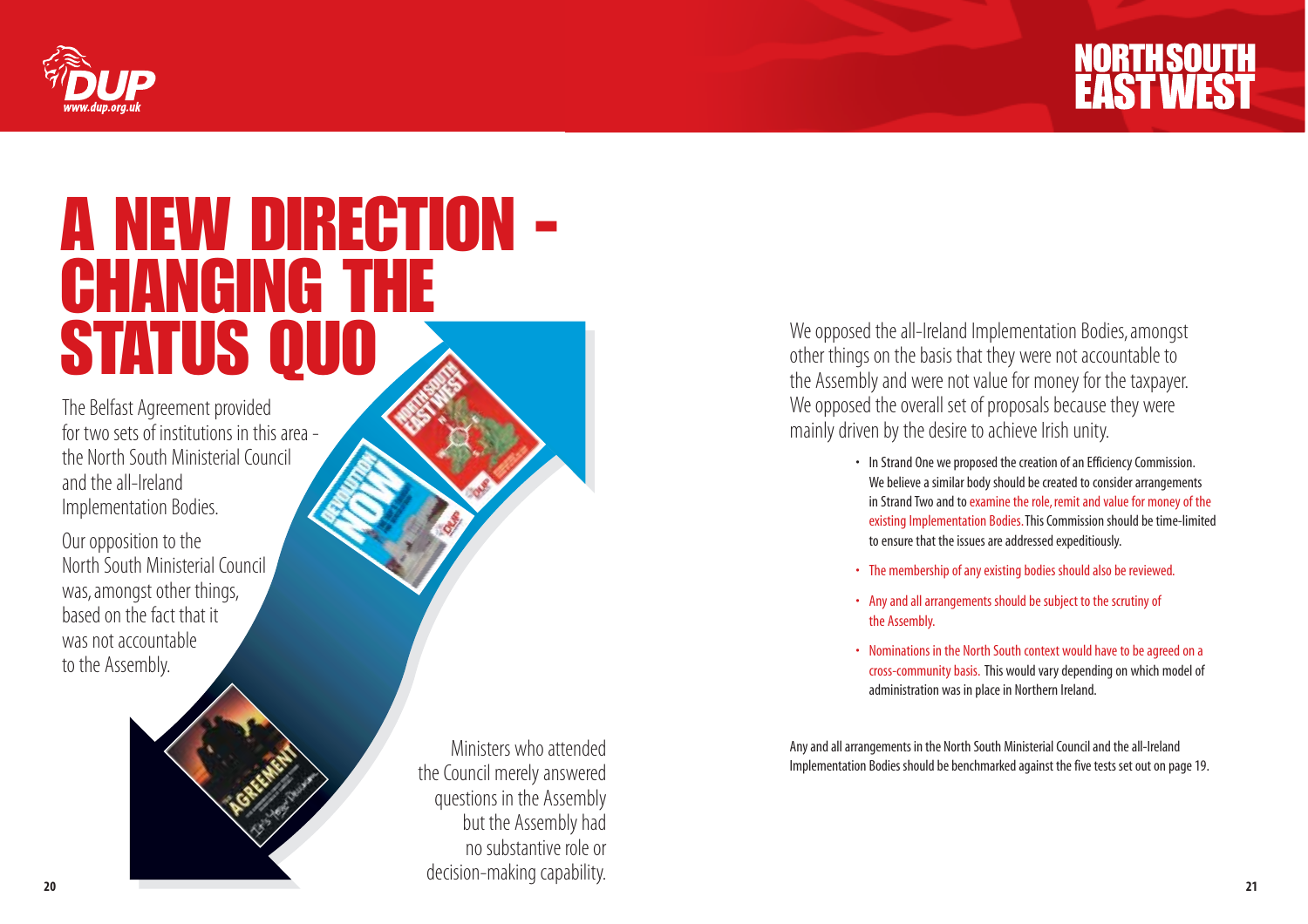

### INFORMAL CONTACTS

Outside the formal institutions there were also contacts between Ministers in Northern Ireland and the Republic of Ireland.

We believe that most of our concerns in Strand Two can be resolved if our proposals for accountability in Strand One are accepted.

We contend that if all power is devolved to the Assembly, and exercised there subject to Key Votes, a safeguard is available to both sections of the community. For unionists there would be no unacceptable development of the North South institutions and no decision could be taken in defiance of the unionist community, just as the same provision presents nationalists with a safeguard within the Assembly.

#### **PROTOCOLS**

It is essential that in all dealings between the two countries proper protocols, which respect the constitutional position are established and maintained. Such protocols will help provide a smoother relationship and are not designed to hinder co-operation.

### RECIPROCAL RIGHTS

We believe that there should be the same rights for people who regard themselves as British living in the Republic of Ireland as exist for people who regard themselves as Irish living in Northern Ireland. These should include cultural, language, employment and citizenship rights.This, we believe is a sensible way to proceed.

Wealso believe that the Republic of Ireland should establish a Consular Office in Belfast to recognise the nature of the constitutional relationship. This would be in line with the practice adopted in other regional centres within the United Kingdom.

#### EUROPEAN UNUS

UNITED KINGDOM OF **GREAT BRITAIN** AND NORTHERN IRELAND



PASSPORT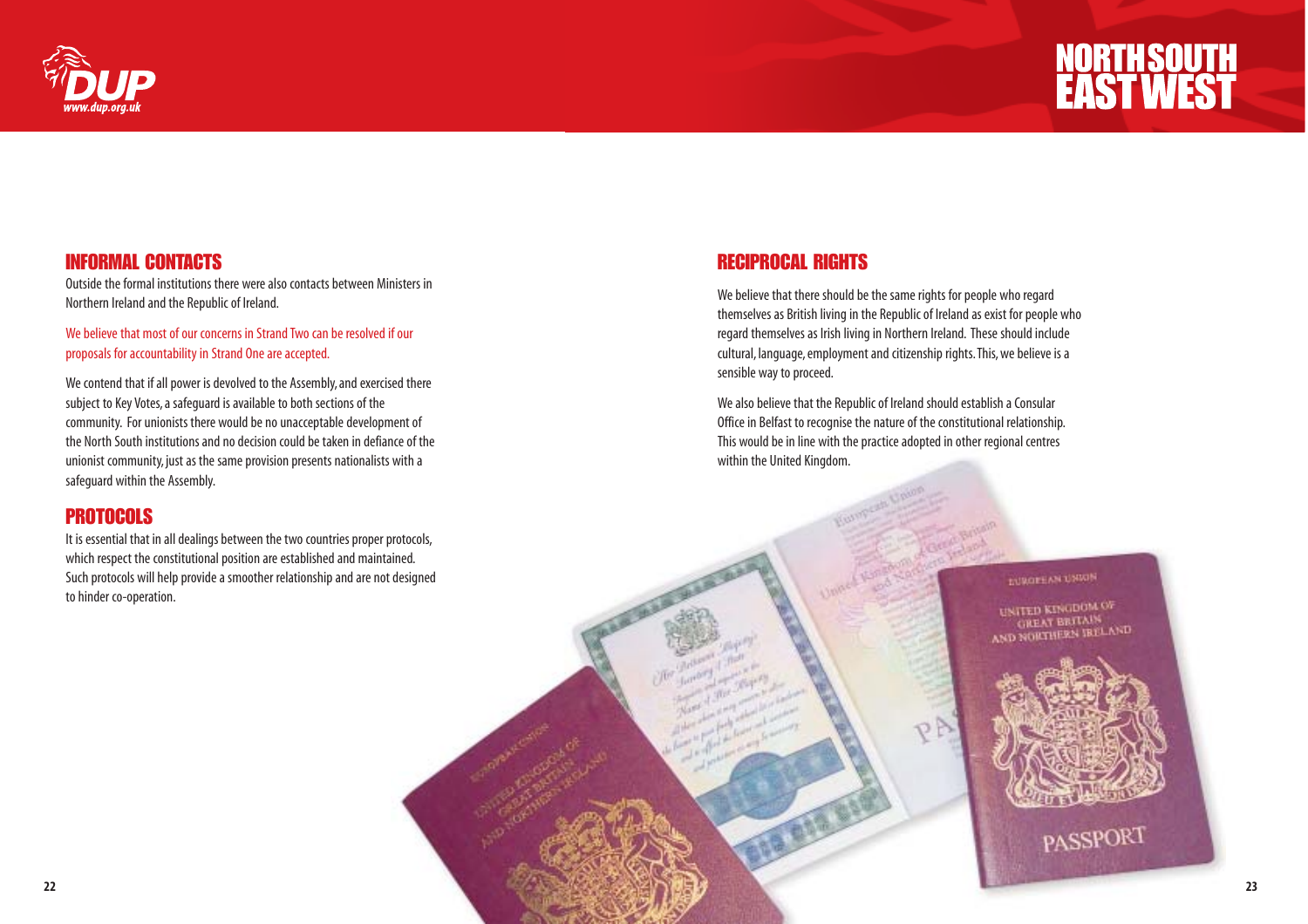



# KEY TO SUCCESS

1: All arrangements must be accountable to the people of Northern Ireland. The reality for nationalists is that arrangements which unionists support and in which they have confidence are much more likely to produce greater co-operation between the two countries.



Whilst unionists continue<br>to seek to limit the degree<br>of all-Ireland co-operation<br>for its own sake or nationalists seek to maximise it for its own sake the process will not be satisfactory for either community.





Nationalists should accept<br>that whilst their views cannot<br>be ignored in Northern<br>Ireland, equally the views of the majority population cannot be ignored.



4: For as long as unionists oppose arrangements which do not pass the tests set out on page 19, nationalist desires for greater co-operation in this area will be frustrated.

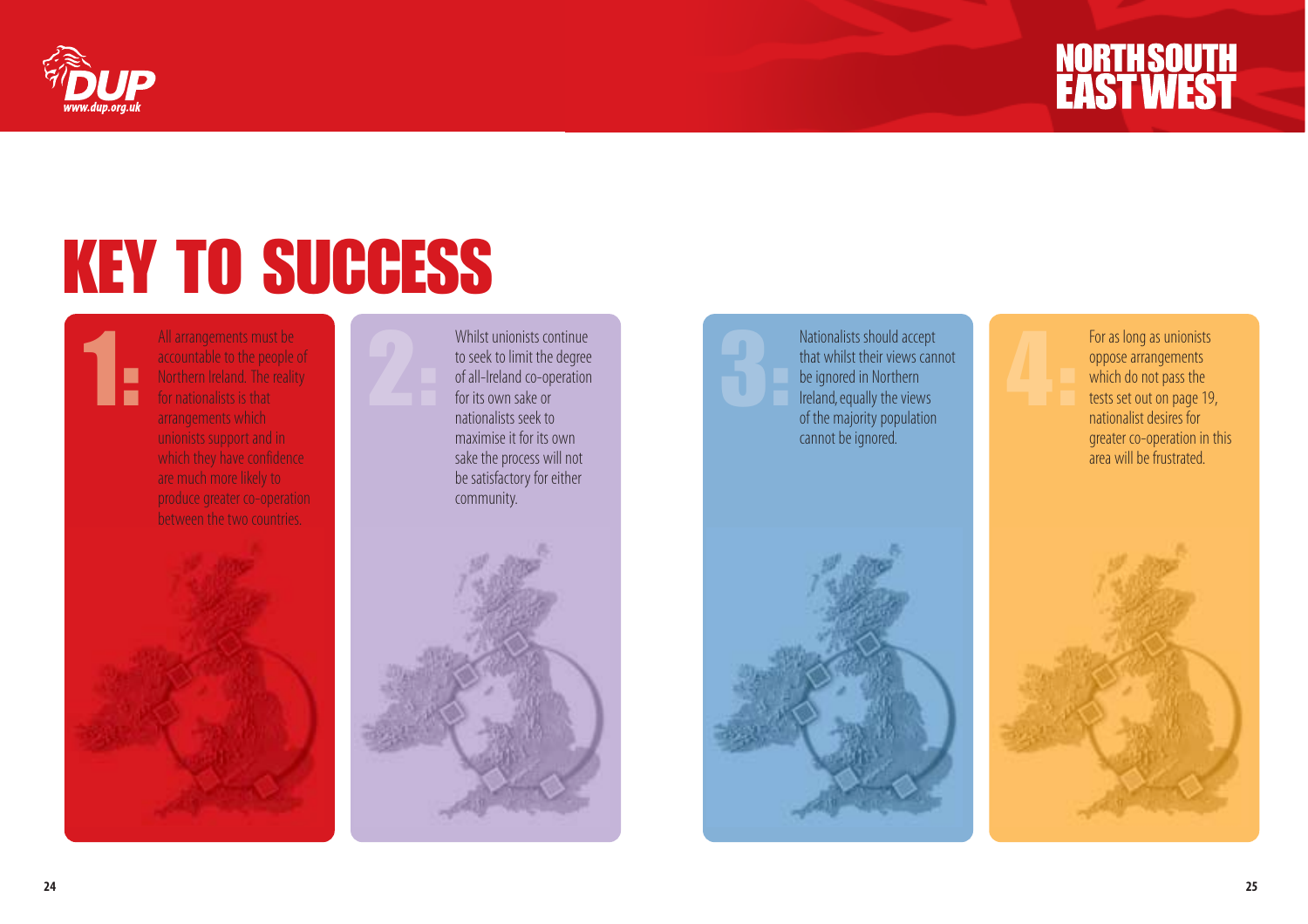

Our plans for internal governance are predicated on the continued functioning of the institutions in some form in all circumstances. However, as a safeguard there should be explicit recognition that any arrangements between Northern Ireland and the Republic of Ireland could not continue in the absence of devolution in Northern Ireland.

Arrangements which are agreed in negotiations then freely and willingly entered into offer the best hope to benefit the people of Northern Ireland.

**The greater the willingness of the Republic of Ireland to respect and accept the position of unionists the more the relationship between the two countries can be normalised and built upon.**



A major advantage of our Strand One proposals is that there would be no further suspension of devolution. We do not however believe that arrangements should function prior to any restoration of devolution.

**We wish to see agreed institutions created which can provide the best environment for co-operation between Northern Ireland and the Republic of Ireland. Such arrangements will avoid the risk of frustrating the work of the institutions as occurred under the Belfast Agreement.**

# **ORTH SOUTH<br>AST WEST**